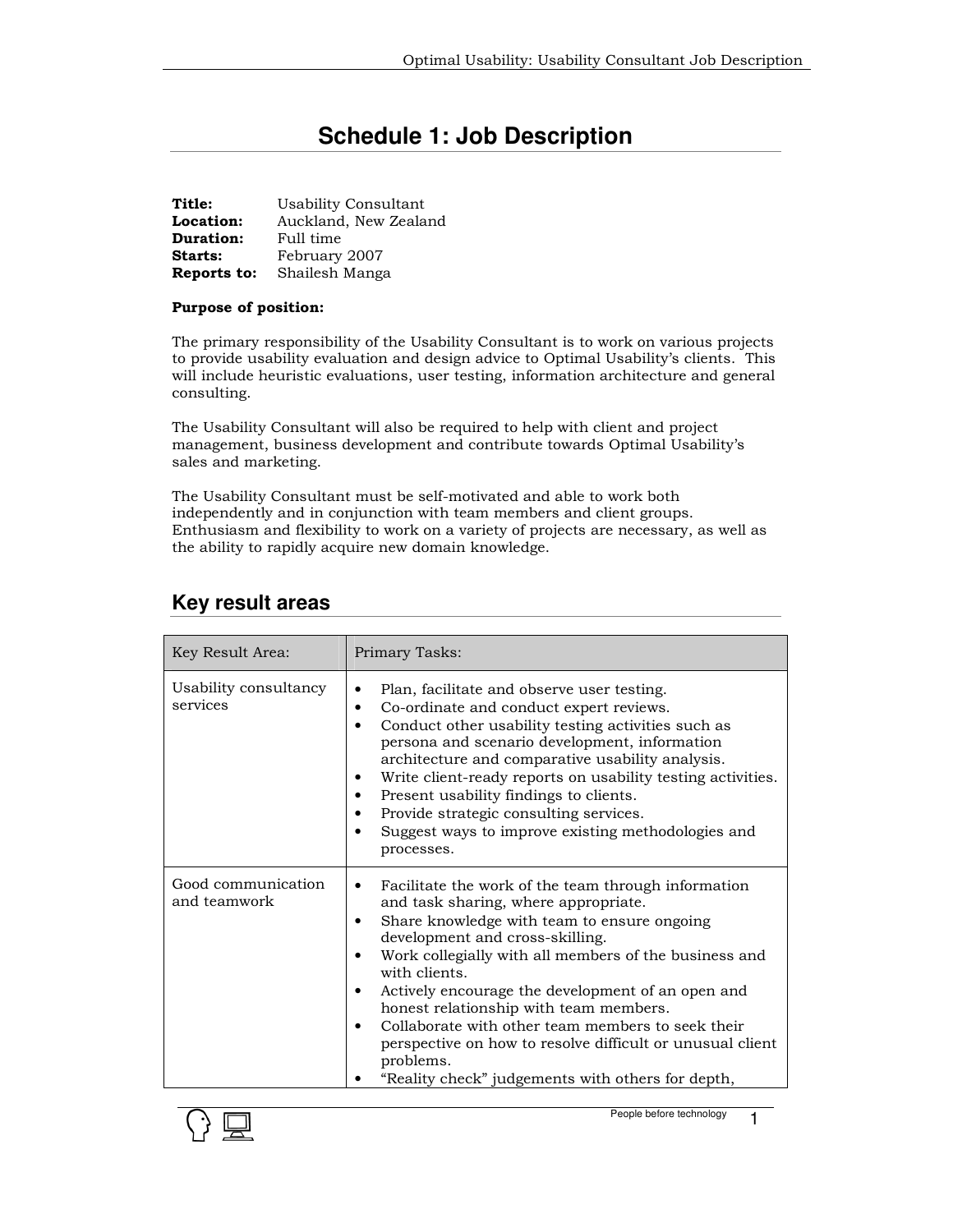|                                           | completeness and relevance.                                                                                                                                                                                                                                                                                                                                                                                                        |
|-------------------------------------------|------------------------------------------------------------------------------------------------------------------------------------------------------------------------------------------------------------------------------------------------------------------------------------------------------------------------------------------------------------------------------------------------------------------------------------|
| Client and project<br>management          | Manage projects.<br>٠<br>Manage client relationships.<br>$\bullet$<br>Escalate any client or project-related roadblocks or<br>٠<br>issues to management.<br>Attend regular weekly operational teleconferenced<br>٠<br>meetings and update team members.<br>Assist with resource planning and project scoping<br>$\bullet$<br>activities.<br>Assist with assessing, gathering and evaluating client<br>٠<br>capabilities and needs. |
| Business development                      | Provide regular input into current and long-term<br>$\bullet$<br>business strategy.<br>Suggest areas of new business for Optimal Usability.                                                                                                                                                                                                                                                                                        |
| Sales and marketing                       | Prepare and deliver presentations to industry groups.<br>٠<br>Write and present sales proposals.<br>٠<br>Identify opportunities for new, follow-on or incremental<br>٠<br>business and communicate the potential opportunities<br>to the rest of the team.                                                                                                                                                                         |
| Ongoing learning                          | Attend industry networking events.<br>٠<br>Attend training workshops, seminars and events.<br>٠<br>Keep abreast of current development and trends in<br>$\bullet$<br>usability and engage in continual learning in HCI,<br>psychology and related disciplines.                                                                                                                                                                     |
| Maintain quality<br>control and standards | Proof written documents.<br>$\bullet$<br>Ensure that deliverables meet the Optimal Usability<br>$\bullet$<br>standards.<br>Adhere to confidentiality agreements.<br>٠<br>Document methodologies.<br>٠                                                                                                                                                                                                                              |
| General expectations                      | Prioritise workload to achieve objectives.<br>Keep accurate and complete timesheets.<br>$\bullet$<br>Keep a clean and tidy office and desk.<br>Ensure that important files are regularly copied to the<br>shared drive (particularly at the completion of every<br>project).<br>Ensure that project directories are cleaned up after<br>٠<br>every project, so that it is clear what are working files<br>and final deliverables.  |

The above statements are intended to describe the general nature and level of work being performed. They are not intended to be construed as an exhaustive list of all responsibilities, duties and skills required of the position.

# **Abilities and skills**

**Creativity** Implementing high-quality new processes, products, services or solutions, which meet or exceed the needs and